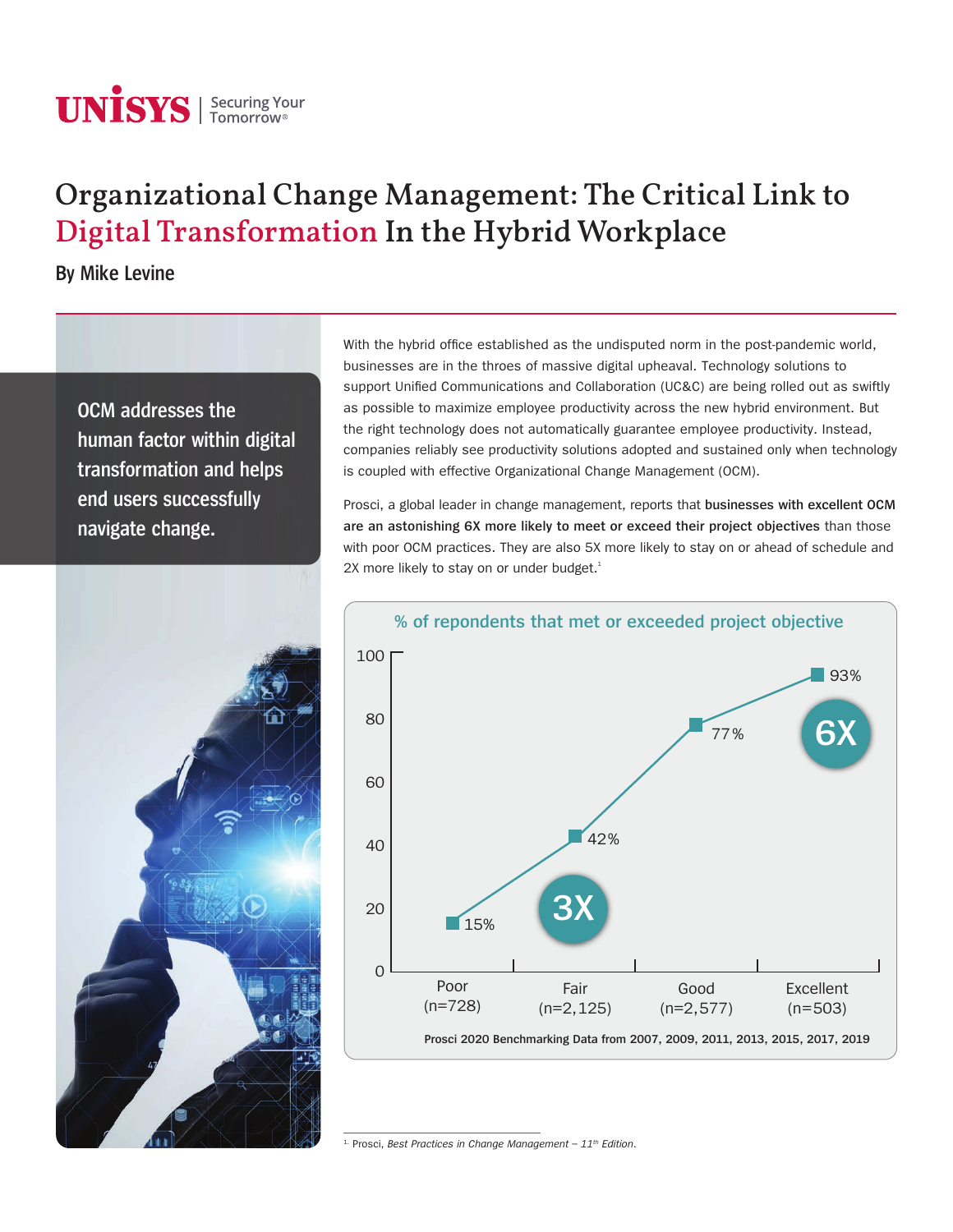

*OCM ensures that employees are engaged to adopt and proficiently use new tools and approaches in their work environment.*

# **Digital Agendas vs. The Human Factor**

The tremendous Return On Investment (ROI) of OCM is the result of addressing the human factor within digital transformation. While companies have digital agendas and want to digitize their workforces, their employees' digital dexterity and motivation to change vary widely. Some employees are eager adopters, whereas others resist new technologies. A portion of employees can readily figure out how to use new technologies, while another segment cannot do so independently. One group of employees might be motivated by the clear benefits of the latest solutions. In contrast, another group may not see any value in the transition. There are also other considerations. For instance, the needs and responsibilities of division managers faced with digital change are different than the needs and responsibilities of the people they lead. When enterprises roll out new technology and fail to consider the human factor, they do not see the expected cost reductions or productivity improvements they anticipated and counted on. Prosci explains that this results in "redesigning, reworking, revisiting, redoing, retraining, rescoping, and in some cases, retreating." These words certainly do *not* describe the desired course of a digital initiative.

Having a robust OCM process with all of the embedded resources and ancillary activities that entails is critical to motivating end users and helping them become digitally dexterous. This is true whether speaking of hourly workers, supervisors, middle management, or the C-suite. **Helping end users successfully navigate change is what OCM is all about.**

# **OCM and Digital Transformation**

A solid OCM methodology applies a structured process and set of tools to address the human factor in organizational change so that business objectives can be attained at both a project level and an organizational level. At the project level, OCM ensures that employees are engaged to adopt and proficiently use new tools and approaches in their work environment. At an organizational level, change management is defined as a leadership competency for enabling change within the organization and a strategic capability designed to increase change capacity and responsiveness.

Unisys Organizational Change Management uses a five-phase approach to OCM, as shown here:

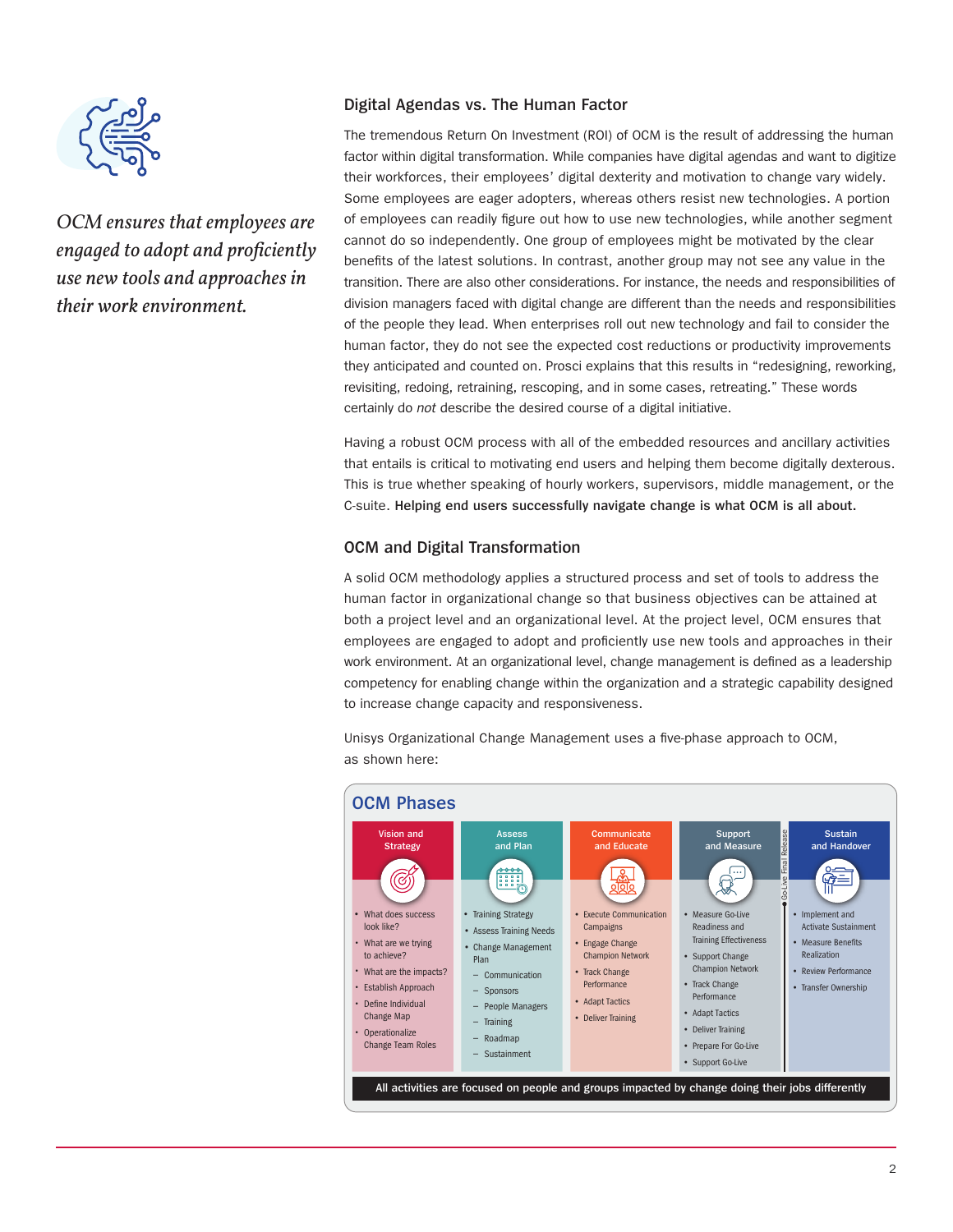

*Using proven OCM methodology, Unisys clients have succeeded in digital transformation goals, with increased ROI and higher employee engagement.* 

This full-featured, lifecycle methodology:

- Avoids unnecessary costs by promoting high adoption and engagement
- Reduces the impact of change by effectively preparing the workforce
- Increases the speed of adoption, utilization, and proficiency through tailored training
- Provides a roadmap to drive the change journey at all levels of the organization
- Resolves resistance to change through targeted communication
- Ensures sustainability via continuing change management tactics after go-live
- Aligns people and processes to meet business objectives

This proven OCM methodology has borne out Prosci's research in real-world scenarios. For example, Unisys clients have seen digital transformation ROI increase with effective sponsorship in alignment with findings that "73% of respondents with extremely effective sponsors met or exceeded objectives compared to 29% with extremely ineffective sponsors."<sup>2</sup> Employee engagement is consistently high, reflecting data that "70% of participants reported that applying change management had a positive or very positive impact on employee engagement."3

Most important of all, digital transformation succeeded in its goals: as Prosci found, "93% of projects with excellent change management met or exceeded project objectives compared to 15% with poor change management."4 It must be noted that ongoing change management after go-live has also been demonstrated to be of critical importance. Prosci's data indicates that projects with very successful sustainment were more than 4X as likely to meet or exceed objectives compared to projects with very unsuccessful sustainment.<sup>5</sup>

#### **A Tale of Two Digital Initiatives**

To better grasp the implication of these statistics, consider two companies with initiatives to bring UC&C to their now-hybrid workforces: ABC Inc. and XYZ Corp. The companies are the same in several key aspects: they are in the same industry, have the same number of employees, and have the same budget, timeline, and objectives for the digital transformation. Where they differ is in their treatment of OCM.

#### **ABC Inc. – No Effective OCM**

ABC Inc. invests in a great set of UC&C solutions. They have an executive sponsor, but she is so crunched for time that she cannot do much "championing" of the new toolset. They send out communications several times via email announcing the upcoming changes, but a significant portion of their employees do not really understand the import or benefits of what is said – and some miss the emails entirely. Basic training is offered, but is not made mandatory; there is an underlying assumption that employees will "get it" without significant guidance.

Go-live comes and goes... and nothing much changes for the vast majority of employees. Documents are still emailed back and forth, continuing the pre-existing versioning nightmare. Virtual meetings still have participants writing on physical whiteboards and notepads while smart whiteboards are ignored. Files are still being saved to personal hard drives, making them inaccessible for dynamic collaboration. The list goes on and on.

- $2.$  Ibid.
- 3. Ibid.
- 4. Ibid.
- 5. Ibid.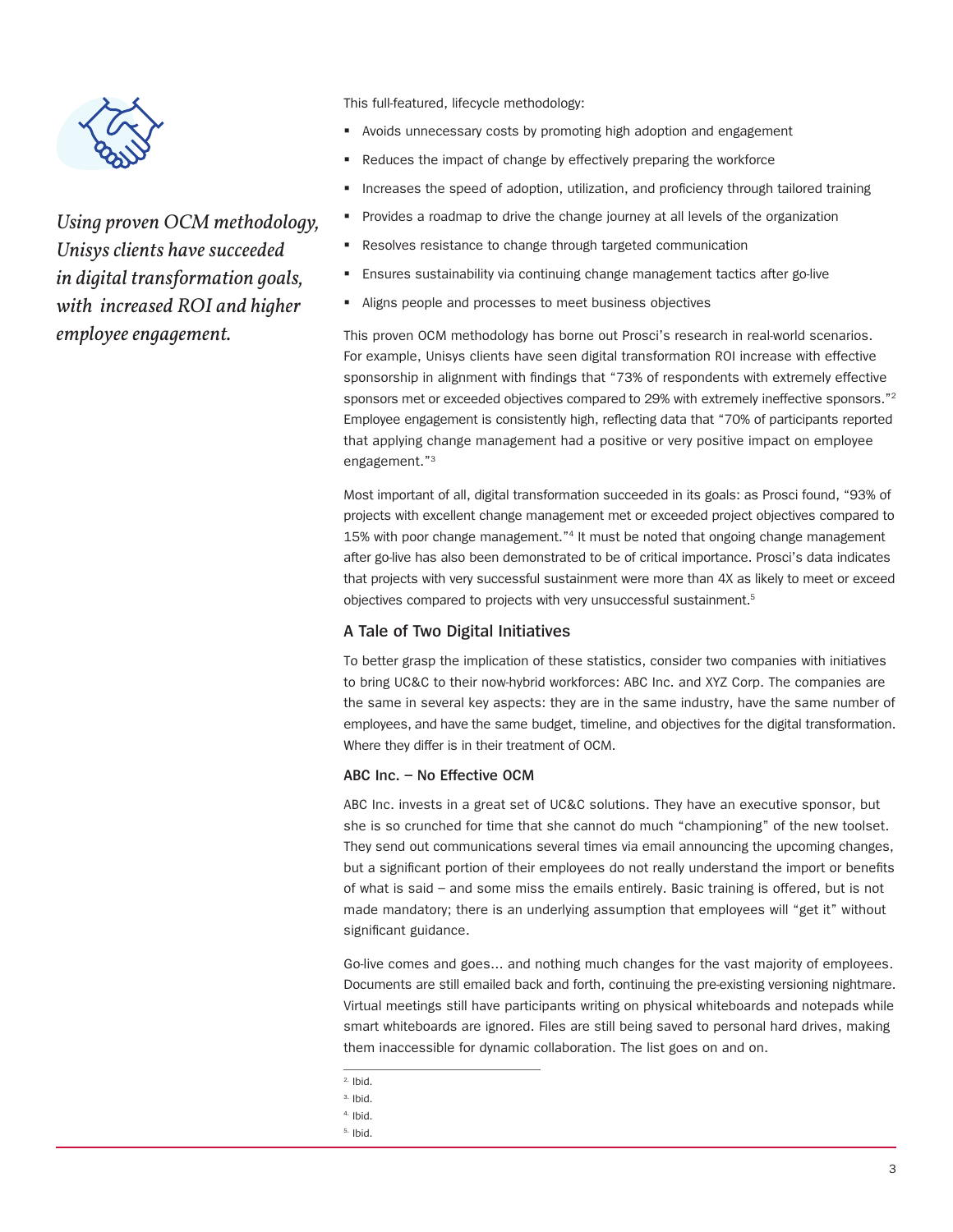

*Businesses that take a proactive approach to communications, support, training, execution, measurement, and sustainment are more likely to meet budget and schedule targets, and project objectives.*

The leadership in ABC Inc. is terribly frustrated. They scramble to do retroactive communications and training, which costs both time and money. However, because they did not analyze what happened or why it happened, even these after-the-fact efforts fall short. The ultimate productivity payout is much less than had been banked on.



## **XYZ Corp. – Effective OCM**

XYZ Corp. also invests in a great set of UC&C solutions. But right at the start, they prioritize OCM. They begin with interviews and surveys to determine matters such as what the level of understanding about UC&C is, who needs training, and who needs convincing. Their initial assessment shows a large knowledge gap and a poor understanding of the value of UC&C. The OCM team launches an aggressive awareness campaign with videos, Yammer posts, gamification, and more to communicate knowledge and motivate the workforce. A second survey a month later shows the company in a significantly improved state of readiness for digital transformation.

Active executive sponsorship, consistent communication, and role-targeted trainings occur regularly up to the rollout date, which occurs on-time and under budget. The go-live is smooth and employees are excited to put the new solutions into practice. There is an immediate uptick in remote collaboration, document sharing, hybrid office meetings, etc.

But the OCM team members do not consider their work done. They watch usage metrics carefully and notice that one collaboration functionality is underused from what had been expected. They conduct targeted trainings for that function and see usage jump over the next several weeks.

About two months after rollout, the OCM team notes that one department is significantly behind the others in adoption. They perform interviews and surveys to determine where resistance exists and take steps to overcome the department's inertia. Several weeks of steady communication and the involvement of project champions successfully engages the department's personnel with the new UC&C solutions. At the next leadership meeting, the OCM team is able to report that the digital transformation has more than achieved the desired goals and objectives across the enterprise.